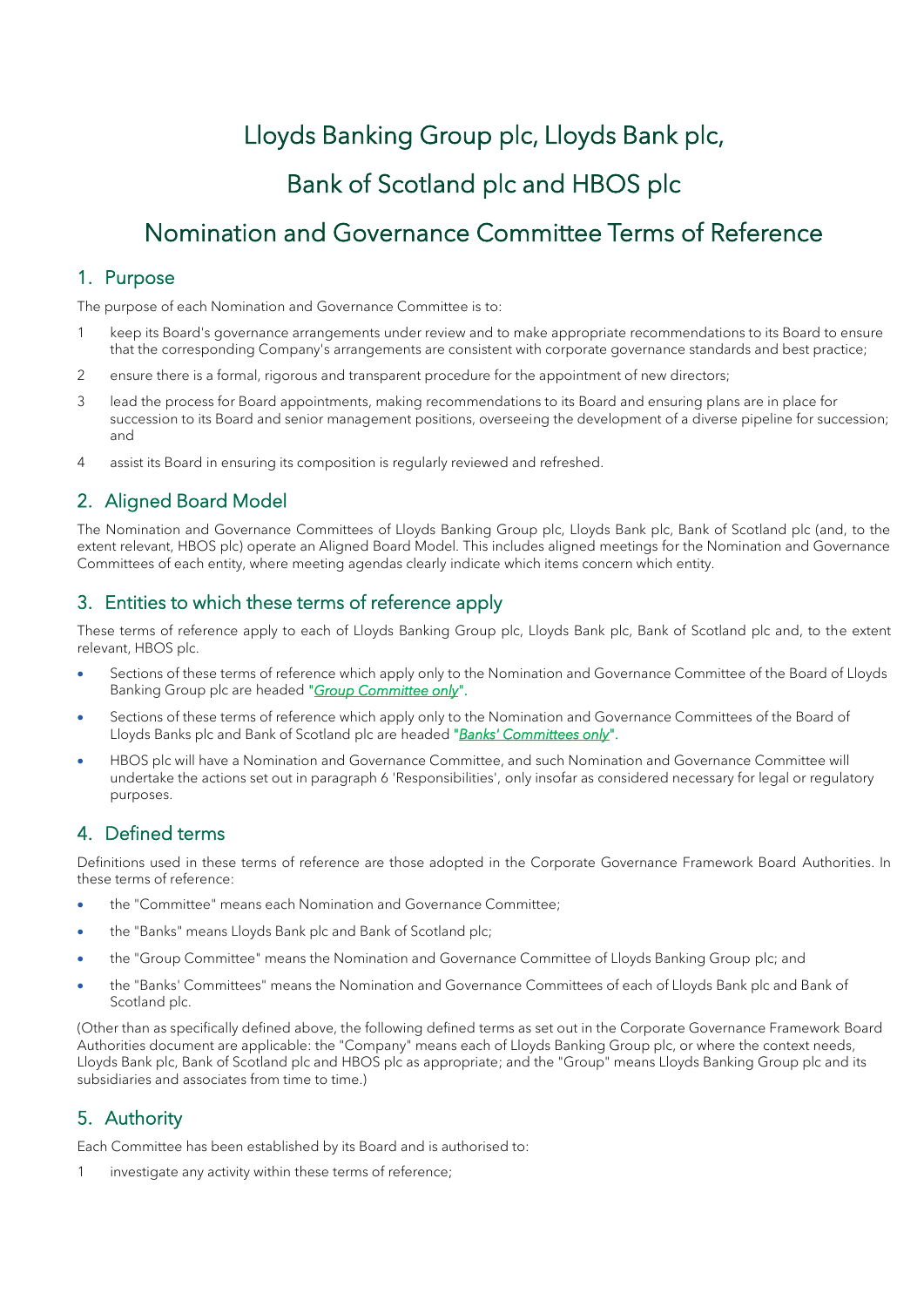- 2 have such direct access to the resources of the Group as it may reasonably require;
- 3 seek any information that it requires from any employee (and all employees are directed to cooperate with any request made by the Committee);
- 4 secure the attendance of any employee, or third parties with relevant experience and expertise, at meetings of the Committee if it considers this necessary;
- 5 engage outside legal or other independent professional advisers and access appropriate funding for the payment of relevant fees and expenses;
- 6 obtain assurances and, when appropriate, reports from the boards of subsidiary companies which have appointed separate nomination committees; and
- 7 delegate all or any of its responsibilities to any person, including any of its members, or to one or more sub-committees which are to report back to the Committee.

Each Committee shall work and liaise as necessary with all other Committees of its Board, and periodically review interactions between its Board and the other Committees.

## 6. Responsibilities

The responsibilities of each Committee are to:

#### A. Board Appointments

- 1 Lead the formal, rigorous and transparent appointment process for new Board directors (which, in the case of the *Banks' Committees only*, will involve public advertising of any vacancy for an independent Non-Executive Director, unless otherwise agreed with the PRA), establishing appropriate selection criteria and recommending suitable candidates to the Board. In doing so, the Committee should consider a broad set of qualities and competences when recruiting members to the Board and for that purpose put in place a policy, based on merit and objective criteria, promoting diversity of gender, social and ethnic backgrounds, cognitive and personal strengths on the Board. Where appropriate, the Committee may delegate the selection/nomination process to a sub-committee established specifically for that purpose.
- 2 Before beginning a search for candidates for a particular appointment, prepare a written description of the role and capabilities required, and the time commitment expected, for that appointment.
- 3 Review the processes in place to achieve optimal Board composition, including appointment criteria, succession planning and as necessary propose changes to the processes.
- 4 Seek advice from external search consultants or use open advertising (or both), if appropriate, in relation to seeking and selecting candidates for any appointments and, where an external search consultancy is engaged, identify this in the annual report alongside a statement about any other connection it has with the Company or individual directors.
- 5 Review a candidate's other commitments and ensure that, on appointment, a candidate has sufficient time to undertake the role.
- 6 Ensure that, on appointment to the Board, Non-Executive Directors of the Company (including the Chair of the Board) receive a letter of appointment setting out clearly what is expected of them in terms of time commitment, Board Committee service and involvement outside Board meetings. For the avoidance of doubt, this does not extend to the fees payable to Non-Executive Directors.

#### B. Other Appointments

- 1 *Group Committee only: Approve the appointments of:* 
	- *a. Non–Executive Directors of the Company as a director or chair of any subsidiary company;*
	- *b. any individuals as directors to those subsidiaries identified by the Committee from time to time as material,<sup>1</sup> where the Group Chief Executive will provide a recommendation to the Committee in relation to the nomination of Executive Directors.*
- 2 *Group Committee only: Approve trustee appointments and reappointments to the Lloyds Banking Group Foundations.*
- 3 *Banks' Committees only:* Ensure that not more than one-third of the Board's members are employees or directors of any company within any of the Group's other sub-groups.

As at the date of approval of these terms of reference, subsidiaries identified by the Committee as material are: the Insurance Board companies: Scottish Widows Group Limited, Scottish Widows Limited, Lloyds Bank General Insurance Limited, St Andrew's Insurance plc, Scottish Widows Financial Services Holdings, Lloyds Bank General Insurance Holdings Limited, Scottish Widows Administration Services Limited and Scottish Widows Administration Services (Nominees) Limited together with Lloyds Bank plc; Bank of Scotland plc; HBOS plc and Lloyds Bank Corporate Markets plc.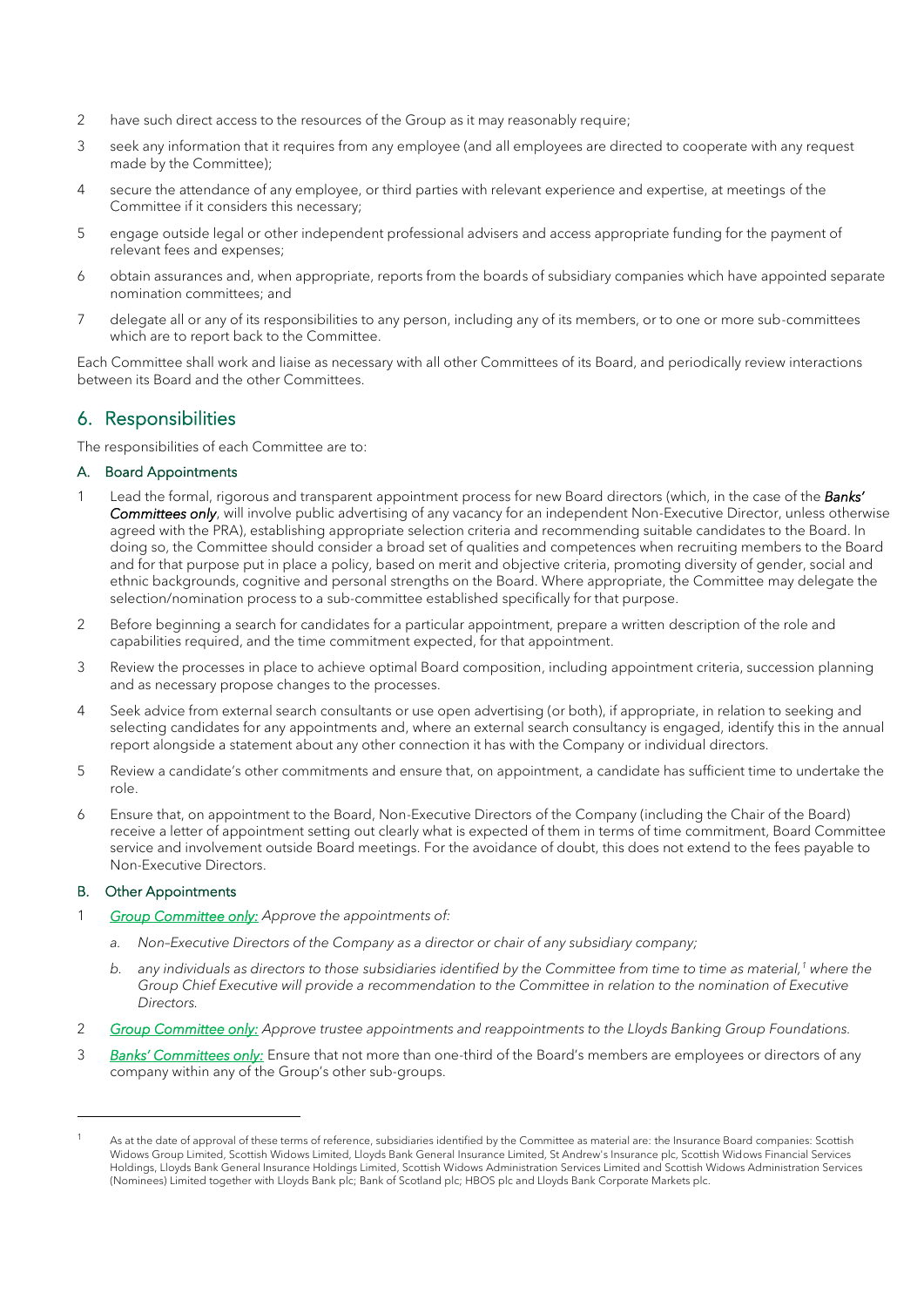#### C. Succession planning

- Oversee the development of a diverse pipeline for succession to both Board and senior executive positions, ensuring the policy for selection and appointment of senior executives is appropriate, based on merit, objective criteria, promotes diversity of gender, social and ethnic backgrounds, cognitive and personal strengths, and that senior executives have the right skills, values, attitude and energy essential to success.
- 2 Conduct an annual review of the adequacy and effectiveness of succession arrangements for Executive Directors, other members and attendees of the Group Executive Committee and their respective direct reports, and the Company Secretary.

#### D. Board Diversity

1 Recommend to the Board a Board Diversity Policy and Board Diversity Objectives (covering all aspects of diversity, including but not limited to gender, ethnicity, social background, cognitive and personal strengths) and undertake an annual review of the Board Diversity Policy and Board Diversity Objectives incorporating a target for the representation of the underrepresented gender in the management body and the policy on how to increase the number of the underrepresented gender in the management body in order to meet that target.

#### E. Board & Committee composition

- 1 At least annually evaluate the structure, size and composition (including the balance of skills, experience, independence and knowledge) of the Board and the future challenges affecting the business, taking into account the Company's current requirements, the results of the Board performance evaluation process that relate to the composition of the Board, the length of service of the Board as a whole, and make recommendations to the Board with regard to any adjustments that may be needed.
- 2 Make recommendations to the Board regarding the role, including capabilities and time commitment, of the Chair, Deputy Chair, Senior Independent Director, Non-Executive Directors, the Group Chief Executive and Executive Directors.
- 3 Review membership of Committees at least annually, agreeing appropriate changes to Committee membership and notifying the Board of changes in the chair or membership of individual Committees for formal ratification.

#### F. Board & Committee effectiveness

- 1 Oversee the formal and rigorous annual evaluation of the Board (including the knowledge, skills and experience, performance and contribution of individual directors and the Board collectively, diversity of the Board as a whole and the effectiveness of its members working together to achieve objectives as needed) and its Committees and report to the Board, at least annually, the results of these assessments, recommending actions for addressing any findings and overseeing the implementation of any resulting action plan.<sup>2</sup>
- 2 Ensure an externally facilitated evaluation of the Board is regularly considered and conducted as appropriate, the expectation being that this will be at least every three years.
- 3 In performing its duties, and to the extent possible, take account of the need to ensure that the Board's decision making is not dominated by any one individual or small group of individuals in a manner that is detrimental to the interest of the Company as a whole.
- 4 *Group Committee only: Make recommendations to the Board regarding the independence of Non-Executive Directors, the*  reappointment or re-election of directors and the suitability of any director to continue in office, having regard to their *individual performance and the balance of skills needed on the Board.*
- 5 Hold a meeting (excluding the Chair of the Board) to agree the Chair of the Board's objectives and performance.

#### G. Corporate governance

- 1 Oversee the Board's governance arrangements and review the Group's Corporate Governance Framework at least annually and recommend any changes to the Board.
- 2 Give due consideration to all relevant laws and regulations, including the provisions of the UK Corporate Governance Code and associated guidance and best practice, the FCA and PRA rules and guidance and monitor developing trends, initiatives or proposals in relation to board governance issues in the UK and, to the extent relevant, elsewhere in order to determine the extent to which such initiatives impact the Company and make recommendations to the Board on any changes to be implemented including the establishment of appropriate policies and practices to enable the Board to operate effectively and efficiently.
- 3 *Group Committee only: Review and approve the annual Corporate Governance Report for inclusion in the Company's annual report and accounts.*

<sup>2</sup> The performance evaluation of each of Lloyds Bank plc and Bank of Scotland plc should consider the effectiveness of the Ring-Fenced Banking arrangements and the effectiveness of the procedures for the identification, escalation and resolution of potential RFB Conflict Matters. Performance evaluation is expected to be externally facilitated every three years.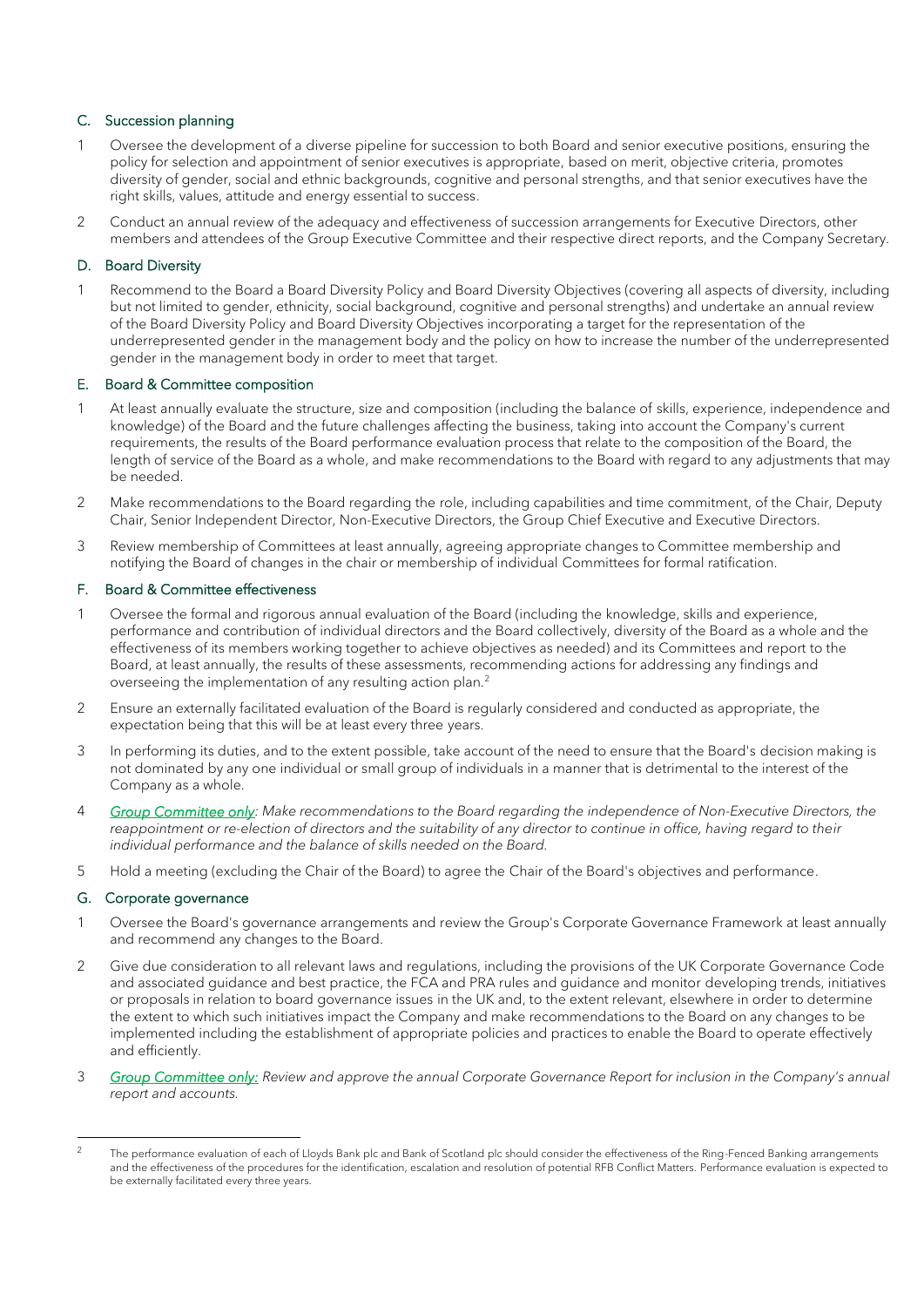- 4 *Group Committee only: Review and approve the description in the annual report of the work of the Committee.*
- 5 *Group Committee only: Ensure that the Company maintains a dialogue with shareholders about succession planning, the appointment of directors and the work of the Committee.*

#### H. Conflicts of interest

- 1 Ensure that prospective Non-Executive Directors disclose any business interests that may result in any actual or potential conflict of interests with those of the Group before any offer of appointment is made.
- 2 Ensure that all Directors notify, and consider and authorise (subject to ratification by the Board), any situation or matter in which a Director may have a direct or indirect interest that conflicts, or possibly may conflict with the interests of the Company; and, when considering the authorisation of any such situation or matter have regard to the possible time required for it, and all other outside commitments notified by the Director, and whether it could impede the Director from spending sufficient time to fulfil their obligations to the Company.
- 3 Conduct an annual review of the Conflicts Register and review any disclosure relating to conflicts of interest to be made public.
- 4 Review the Company's approach to the management of conflicts of interest to ensure that it is in line with the Group's conflicts management protocols and, *for the Banks' Committees only, in particular any actual or potential conflict between the Company and its shareholder is appropriately managed.*

#### I. Other matters

Work and liaise as necessary with the Board and all other Board Committees ensuring the interaction is reviewed regularly, taking account of the impact of risk management and internal controls being delegated to Board Committees.

#### J. *Banks' Committees only – Additional responsibilities*

*Each of the Banks' Committees also have the following additional responsibilities:*

- 1 *Banks' Committees only Review and make recommendations to the Committee's Board on such other matters on which the Board relies on recommendations from the Committee in accordance with the matters reserved for the Board.*
- 2 *Banks' Committees only In performance of its duties, review (and, if considered appropriate by the Committee, recommend to its Board) the recommendations of the Group Committee, always taking into account the principles, policies and governance requirements of the Group.*

### 7. Membership

#### A. Members

- 1 At all times each Committee shall comprise at least three members.
- 2 Members of each Committee will be appointed by its respective Board, on the recommendation of the Chair of the corresponding Committee.
- 3 Appointments to each Committee will be for a period of up to three years, which may be extended for two further threeyear periods, provided the director still meets the criteria for membership of the relevant Committee.
- 4 Members of each Committee shall be provided with appropriate and timely training coordinated by Group Secretariat, both in the form of an induction programme for new members and on an ongoing basis for all members.
- 5 *Group Committee only - Group Committee members will be independent Non-Executive Directors and will include:*
	- *a. the Chair of the Board;*
	- *b. the Deputy Chair of the Board; and*
	- *c. the Senior Independent Director.*
- 6 *Banks' Committees only Banks' Committee members will all be independent Non-Executive Directors and at least one will be a RFB-Only NED.*
- 7 *Banks' Committees only – Each of the RFB-Only NED may appoint any other RFB-Only NED (not already on the Committee) as their alternate to attend a meeting of the Committee. Where no RFB-Only NED who is a member of the Committee nor any such alternate can attend, the Chair shall:* 
	- *a. in so far as possible, seek the view of the RFB-Only NEDs on any potential RFB Conflict Matter which is to be considered at that meeting; and*
	- *b. notify the PRA of the situation.*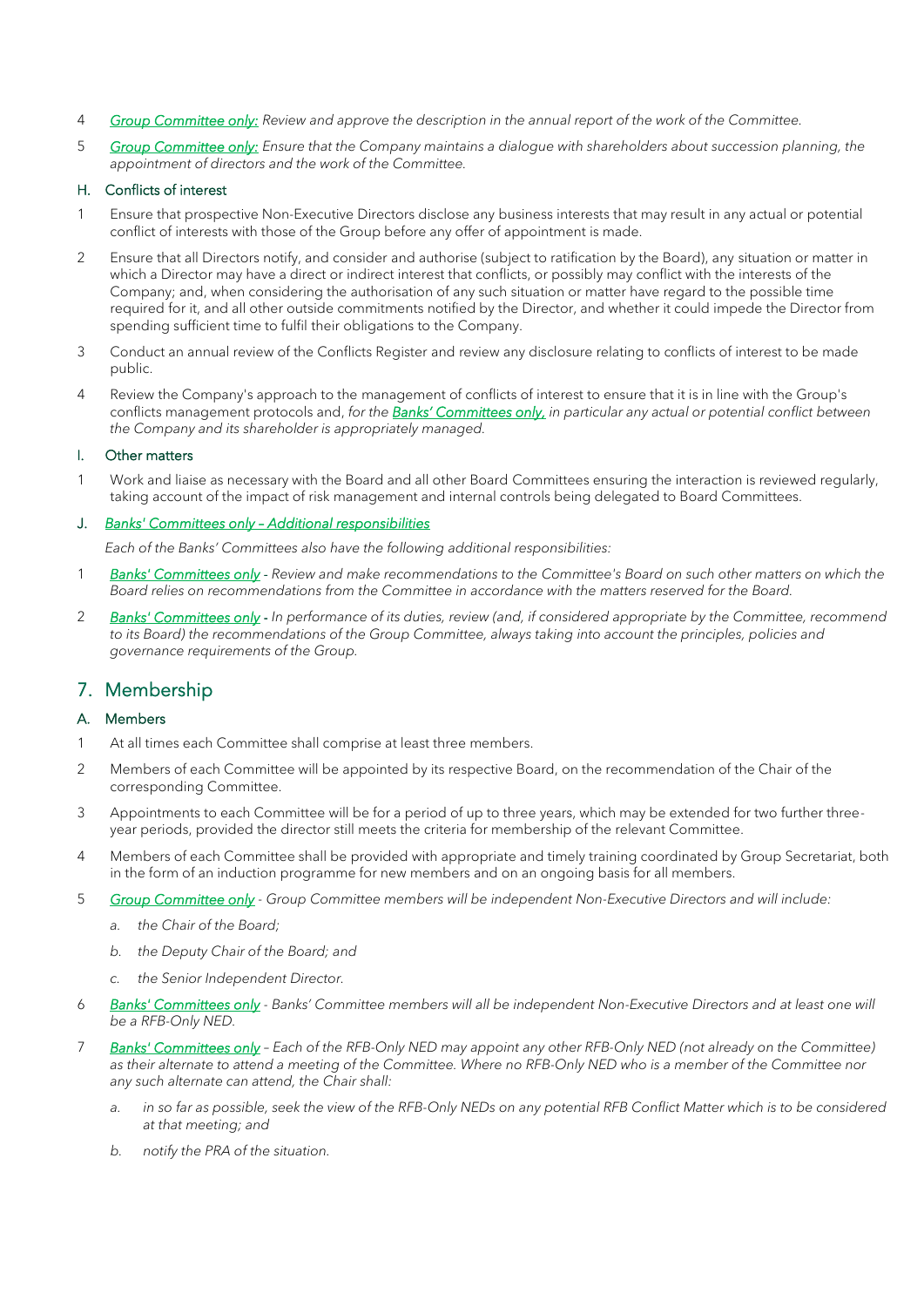#### B. The Chair

- 1 The Chair of each Committee shall be the Chair its Board. The Chair role will be held by the Chair of the Group Committee.
- 2 In the Chair's temporary absence, one of the other members of the Group Committee nominated by the Chair in advance or elected by the members of that Committee will act as Chair.
- 3 The Chair of the relevant Board should not chair any Committee meeting when it is dealing with the matter of their succession.
- 4 The Chair's primary responsibility is to chair and oversee the performance of the role of the Committee.
- 5 The Chair's other responsibilities in respect of each Committee include:
	- a. ensuring that the Committee meets with suitable frequency;
	- b. fostering an open, inclusive discussion which challenges executives, where appropriate;
	- c. ensuring that the Committee devotes enough time and attention to the matters within its remit;
	- d. helping to ensure that the Committee and its members have the information necessary to discharge its and their duties and tasks;
	- e. reporting to the Board on the Committee's activities;
	- f. facilitating the running of the Committee to assist it in providing independent oversight of executive decisions;
	- g. safeguarding the independence and overseeing the performance of the Committee;
	- h. ensuring that the regulatory requirements in relation to the Committee are satisfied; and
	- i. engaging with stakeholders, including the PRA, FCA and principal shareholders, on behalf of the Committee.
- 6 The Chair will be available, wherever possible, at the Group's AGM.
- 7 The Chair of the Committee (insofar as it considers issues on behalf of or in relation to an SMCR Entity) is a Senior Manager for the purposes of the SMCR. This role needs approval by the PRA/FCA.
- 8 *Banks' Committees only - The Chair may not perform a similar role for any of the Group's other sub-groups. However, the Chair may, but does not need to be, be the Chair of the Group Committee.*
- 9 *Banks' Committees only - The Chair of the Banks' Committees shall be responsible for reporting to the Group Committee at the request of the Chair of the Group Committee, on matters within the responsibility of the Banks' Committees and escalating matters to the Group Committee as appropriate.*

#### C. Quorum

- 1 *Group Committee only - The quorum for the Group Committee will be three members, one of whom should be the Chair or the Senior Independent Director.*
- 2 *Banks' Committees only - The quorum for meetings of each of the Banks' Committees will be any three members.*

#### D. Attendees

- 1 *Group Committee only - Only members of the Group Committee have the right to attend meetings of the Group Committee.*
- 2 *Banks' Committee only - Only members of the Banks' Committees and their alternates have the right to attend meetings of the Banks' Committees.*
- 3 Each Committee may invite such other attendees as it deems necessary to fulfil its duties as set out above.

### 8. Committee management

#### A. Secretary

1 The secretary to the Committee shall be the Company Secretary or their nominee.

#### B. Frequency

- 1 Each Committee shall meet as often as is necessary to fulfil its responsibilities, and not less than twice a year.
- 2 *Banks' Committees only – In light of the Aligned Board Model, each of the Banks' Committees shall meet at least twice a year to consider matters that relate to its Bank alone.*

#### C. Notice, agenda and papers

1 The secretary to each Committee shall call meetings of the Committee at the request of any of: